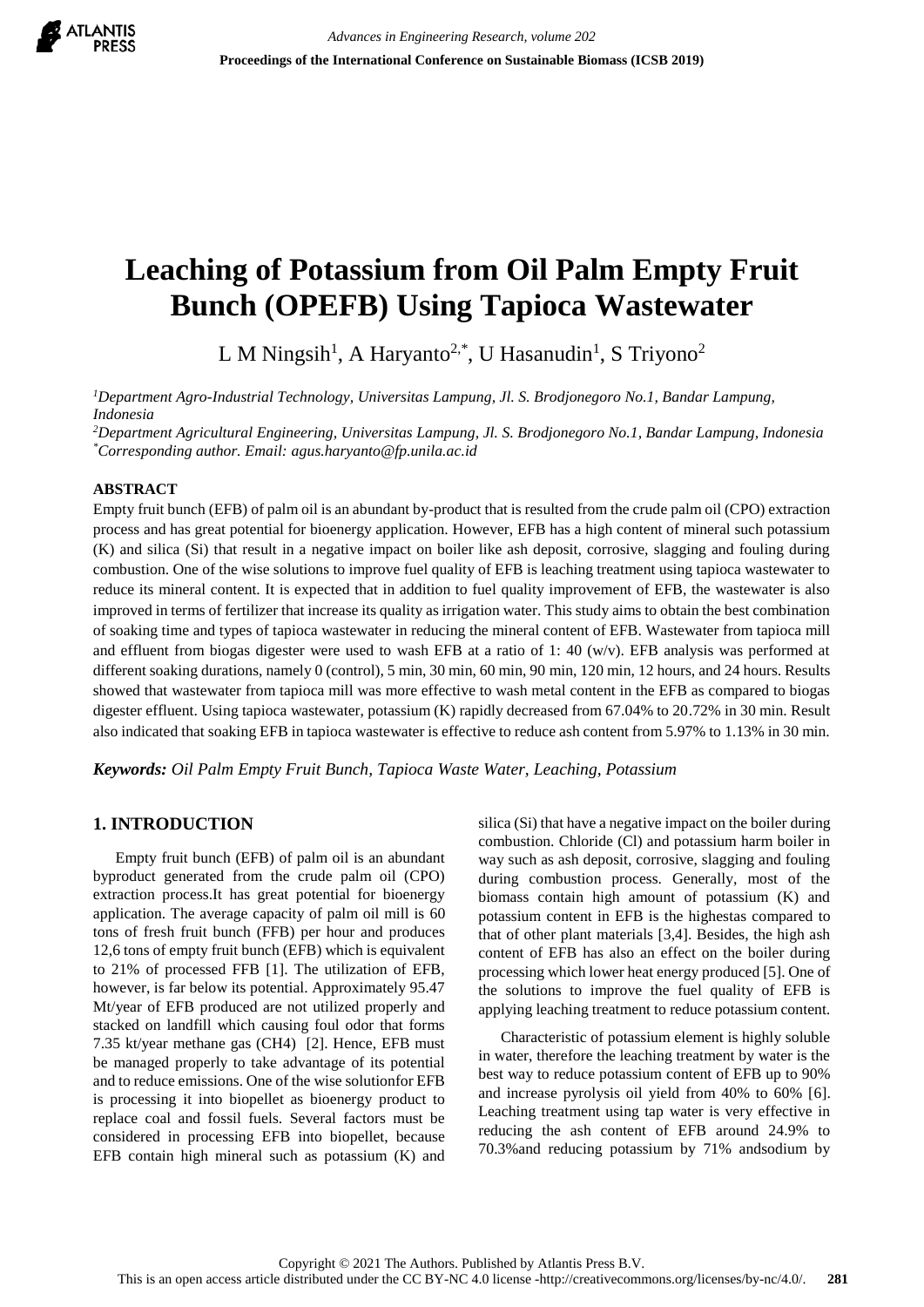96%[7]. Combination process hydrothermal in 180 ℃ and leaching treatment with 1:10 ratio (biomass/water) can effectively reduce ash content up to 82%, 71.6% chlorine and 82% potassium content [8]. According to previous studies, there are various methods to reduce the mineral content of EFB, such as a combination between pyrolysis process and hydrothermal with washing water in significant temperature, leaching treatment using tap water and distilled water. In this study tapioca wastewater effluent mill and tapioca wastewater effluent biogas were used as solvents for the leaching method of the mineral content of EFB, as an economical and environmentally friendly alternative.

Approximately 2400 million m3tapioca wastewater is produced annually in Indonesia from processing cassava into tapioca flour. Generally, tapioca wastewater has not been utilized optimally and disposed directly into the river without any treatments. The discharged tapioca wastewater has a negative impact on the river and the community around the factory. In addition, nutrient content in tapioca wastewater can be used as organic fertilizer and biogas, it is because tapioca wastewater rich with nutrient content called, N 260.27 mg/l, P 88.56 mg/l, K 508,17 mg/l and pH 4.81 [9]. Tapioca wastewater also has additive like HCN (hydrogen cyanide), that have the ability to neutralize and prevent all the problem related to ash content during biomass combustion [10]. Tapioca wastewater effluent mill contains high organic acid that can bind the K element of EFB into the waterbecause the chelating ability is greater than acid compatibility [11]. Using tapioca wastewater as a solvent to remove the mineral content in EFB is a solution to prevent pollution to the environment and maximize the potential of tapioca wastewater. Therefore, the purpose of this study is to achieve the best combination of type of tapioca wastewater and soaking time in reducing potassium content in EFB optimally.

# **2. MATERIAL AND METHOD**

# *2.1. Place and Time*

Research activities and analysis were conducted in March toMay 2019 at the Agro-industrialWaste Management Lab, Agro-Industrial Technology Department, Agriculture Faculty, theUniversity of Lampung.Mineral composition of ash was analyzed using XRF (X-ray Fluorescence)atthe Chemistry Laboratory, State University of Padang.

#### *2.2. Materials*

The EFB using in this experiment was taken from the palm oil mill PTPN VII,Bekri, Central Lampung, Lampung Province.The EFB was analyzed for mineral content, ash content, and water content.Tapioca wastewater and digester effluent were taken from a small-scale tapioca mill in NegeriKaton, Regency of Pesawaran, Lampung province.

#### *2.3. Methodology*

This experiment was carried out in a dose of 1: 40 (biomass/water) using 5 g of EFB and 200 ml of wastewater with repetitions 3 times for each treatment. Two factors are investigated in this experiment. The first factor is soaking time: 0 (control), 5, 30, 60, 90, 120, 720, and 1440 minutes. Second factor is the type of wastewater, namely wastewater from tapioca mill (LCTS) and effluent from biogas digester (LCTB). After soaking, the EFB sample was drained and then dried in the oven for 24 hours, then burnt in the furnace for 2 hours in 6000C. Then resulted ash analyzed using X-RF (X-ray Fluorescence) to reveal the mineral content of EFB. The tapioca wastewater from soaking treatments was analyzed to determine pH value and K element content.

# **3. RESULT AND DISCUSSION**

## *3.1. Material and Characteristic*

The initial analysis in EFB and tapioca wastewater before treatment areshown in Table 1. Table 1 showed that potassium (K) content in EFB approximately 67,04 % which is the highest number than other elements like Si 8,87 %, Mg 3,01 %, Cl 8,53 %, Ca 6,63 % and P 2,01%, with water content 8.2% and ash content 5.97%.

**Table 1.** Characteristic of EFB and wastewater used in the experiment

| Characteristic | <b>EFB</b> | Digester  | Mill      |
|----------------|------------|-----------|-----------|
|                |            | effluent  | effluent  |
| pH             |            | 7.92      | 4.72      |
| K              | 67,04%     | 218 mg/L  | 221.87    |
|                |            |           | mq/L      |
| Si             | 8,87%      |           |           |
| Mg             | 3,01%      |           | $0.82**$  |
|                |            |           | mg/L      |
| Cl             | 8,53%      |           |           |
| Ca             | 6,63%      |           | $1.48**$  |
|                |            |           | mg/L      |
| P              | 2,01%      | 226* mg/L | 120* mg/L |
| Water content  | 8.2        |           |           |
| (% wb)         |            |           |           |
| Ash content    | 5.97       |           |           |
| (% TS)         |            |           |           |
| <b>BOD</b>     |            | 119*      | 633*      |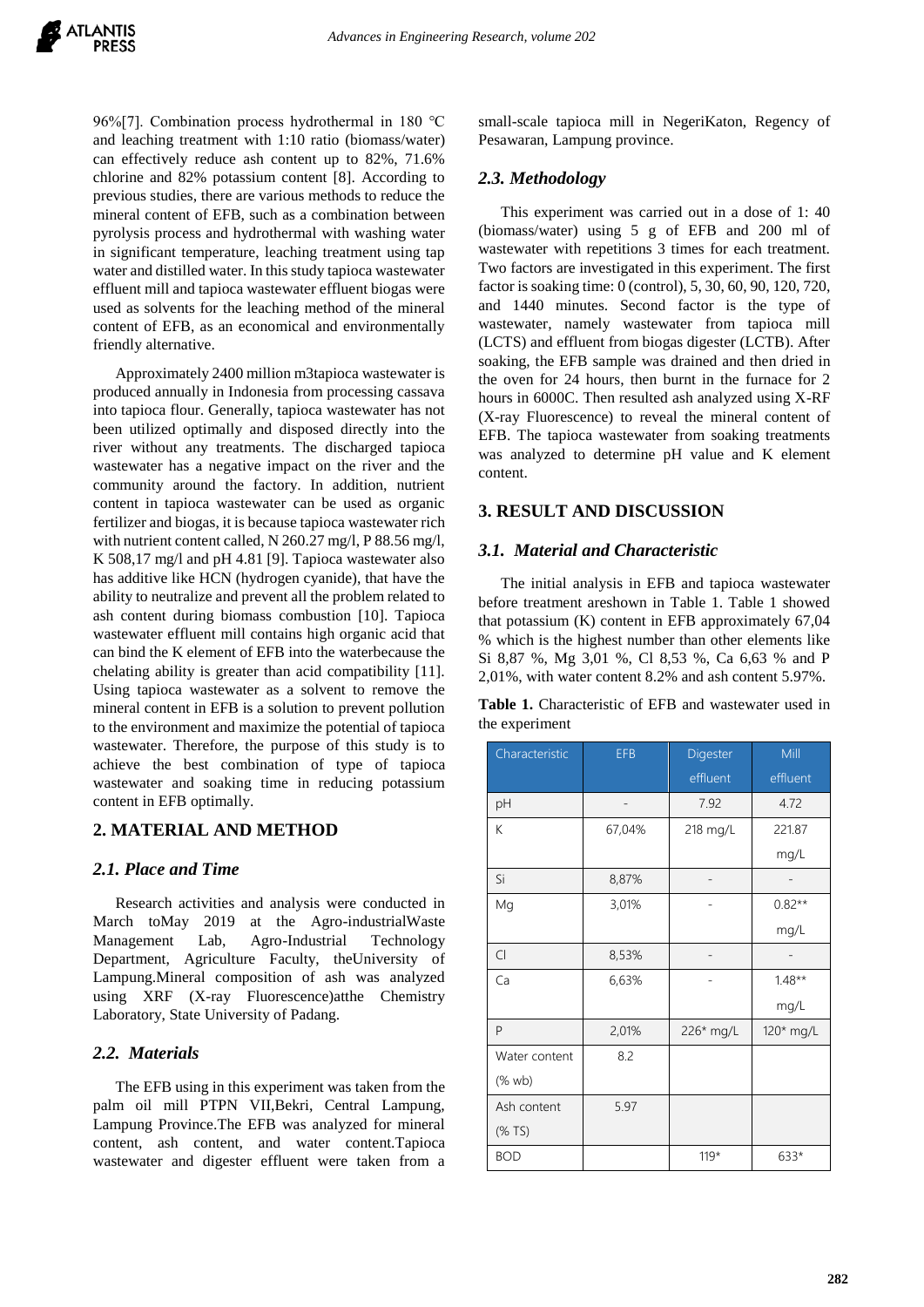| - -<br>.      |  |         |      |  |
|---------------|--|---------|------|--|
| ت             |  | 3230*   | 9EV  |  |
| $\cap \Gamma$ |  | $1070*$ | ን7በ* |  |

Note: \*[12], \*\*[13]

Furthermore, Table 2show that the pH value and mineral content of two types of tapioca wastewater are different. The pH value of tapioca wastewater effluent mill is 4.72 and 7.92 for effluent biogas. However, the potassium (K) content in two types of tapioca wastewater is not much different, namely 221.87 mg/l for tapioca wastewater effluent mill and 218 mg/l tapioca wastewater effluent biogas.

#### *3.2. The pH Value*

The pH value of tapioca wastewater after leaching treatment is shown in Fig. 1. Figure 1 shows that the tendency of two types of wastewater is not greatly different for each soaking treatment, that is 0 (control), 5, 30, 60, 90, 120, 720, and 1440 minutes. After 5 minutes of soaking the pH value of tapioca wastewater effluent biogas has no significant difference from the pH control of 7.95 to 8.49. The pH value for all soaking treatments in tapioca wastewater effluent biogas (LCTB) was 8.36 for 60 minutes soaked, 8.47 for 90 minutes soaking, 8.23 for 120 minutes, 7.83 for 12 hours and 7.98 for 24 hours. This mean pH value of tapioca wastewater effluent biogas is not significantly different after soaking treatment.



**Figure 1** The pH value of tapioca wastewater after soaking treatment

Similarly, the pH value of tapioca wastewater effluent mill (LCTS) for all soaking treatments also the same as the pH value of wastewater effluent biogas that is not significantly different. The pH value of tapioca wastewater mill effluent after 5 minutes soaking is still same as pH control that is 4.72 to 4.79.Moreover pH value for 30 minutes soaking is 5.11, 60 minutes soaking 4.97, 90 minutes soaking 5.17, 120 minutes soaking 5.11, 12 hours soaking 5.05 and 24 hours soaking 5.12. Based on Fig. 1, all the solvent from washed and unwashed material have frequency of pH values not far between 7 and 8 for tapioca wastewater effluent biogas (LCTB) and between 4 to 5 for tapioca wastewater effluent mill (LCTS). It was reported that treatment of washing EFB raw materials with water does not increase the pH value of the solvent [3].

## *3.3. Ash Content of EFB After Leaching Treatment*

Ash content of EFB before and after leaching treatment is shown in Fig.2. Ash content decreased drastically about 70% after soaked for 5 minutes in tapioca wastewater effluent mill, from 5.97% to 1.80%, while soaked for 5 minutes in tapioca wastewater effluent biogas decreased around 61% from 5.97% to 2.3%.

Based on Fig.2, approximately 81% of the ash content of EFB after soaked in tapioca wastewater (LCTS) for 30 minutes is 1.13%, which is the lowest ash content of all of the soaking treatments. After soaking for 60 minutes till 1440 minutes (24 hours) the ash content increased for two types of tapioca wastewater with the value range are not much different.

However, the tendency of graphics in Fig.2.for two types of tapioca wastewater is the same but the ash content of tapioca wastewater effluent biogas is higher than ash content of tapioca wastewater effluent mill. 30 minutes soaking in tapioca wastewater effluent mill is efficient to reduce ash content in EFB, same as previous study [7] said that leaching treatment using tap water is efficient to reduce ash content in EFB from 24.9% to 70.3%. The main reason of reducing ash content is because the negative effect to boiler such as ash deposit on the surface of the heat transfer equipment, slagging in the furnace or other surfaces effected by heat radiation and corrosion which put damage to the intrinsic nature of a material due to the reaction [14]. Reducing ash content in EFB after leaching treatment will affect mineral content too such as potassium (K).



**Figure 2** Ash content of EFB after soaking in tapioca wastewater

#### *3.4. Potassium (K) content in EFB*

Potassium (K) is an important element for plant growth, therefore in solid biomass fuels, potassium content can be higher than fossil fuels, but the high content of element K can vary for each type of biomass [15].Leaching treatment using tapioca wastewater affects the mineral content of EFB especially potassium (K). Potassium is the main elements basically can be mutually reactive and affected some bad things in the boiler during combustion under low temperature also produce low heat energy for biopellet product. The result of leaching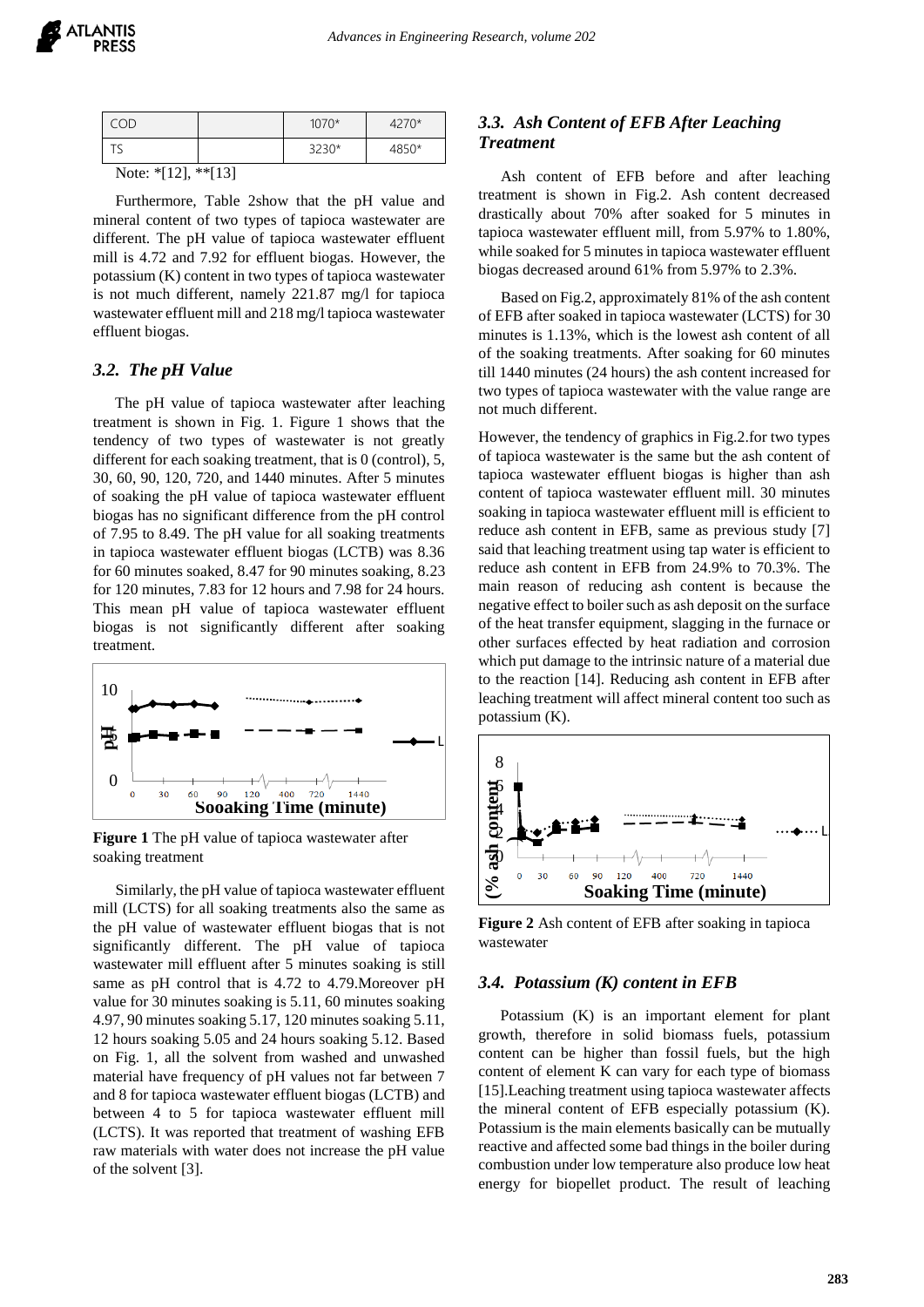

treatment to potassium in EFB after leaching treatment shown in Fig. 3.



Figure 3 Potassium (K) content in EFB after leaching treatment (relative value)

Figure 3 shows the potassium content of EFB has decreased around 69% from 67,04% to 20,72% after leaching treatment using tapioca wastewater effluent mill in 30 minutes soaked,Meanwhile, potassium levels in EFB after washing using tapioca effluent biogas (LCTB) wastewater in the same soaking time are still high namely 31,63%. Based on Fig. 3.shows that the value of element K after leaching treatment from leaching treatment with 2 types of tapioca wastewater is not much different, especially at the time of soaking 60 minutes to 1440 minutes (24 hours). The value of K content of EFB substances after soaked in 2 types of tapioca wastewater for 60 minutes and 90 minutes is on the trend and the range of values is not much different, namely 22.92% and 26.13%, while the value of K content immersed in tapioca effluent wastewater treatment plants with the same immersion time is 22.39%, and 23.82%. Soaked for 60 minutes is the maximum time or saturation point for washing element K at OPEFB so that the K element value with immersion at 90 minutes to 24 hours (1440 minutes) is unstable (up and down) and tends to be the same.

From the Fig. 3 it can be confirmed that leaching treatment by soaking EFB in tapioca wastewater effluent mill (LCTS) for 30 minutes is quite effective and fast in reducing element K to 69% from 67.04% to 20.72%. Potassium is the highest ash constituent in EFB, to know in more detail the effectiveness of the leaching process in this study, the calculation of the balance of potassium content in EFB as a whole absolute values are presented in Figure 4. this absolute value graph aims to see the value of the remaining potassium content in the EFB sample as a whole from the washing treatment process using 2 types of tapioca wastewater.

Based on Fig.3. That leaching treatment with EFB soaked in tapioca wastewater for 30 minutes is effective and the fastest way in reducing K element content around 69% from 67,04% to 20,72%. Soaking time for 30 minutes is effective to decrease elemental alkali content in ash, around 90% potassium element washed after soaked in tap water for 30 minutes [7]. The K element dissolved in tapioca wastewater after leaching treatment

is shown in Fig.13. to reveal the balancing of K content in EFB and wastewater. The initial K element content of tapioca wastewater before soaking treatment is 218 mg/l for tapioca wastewater effluent biogas and 221,87 mg/l for tapioca wastewater effluent mill. After soaking treatment with EFB the K element content increase dramatically more than 50%, after soaked for 5 minutes the K content is increased from 218 mg/l to 629,06 mg/l for tapioca wastewater effluent biogas and 221,87 mg/l to 686,41 mg/l for tapioca wastewater effluent mill. The optimum soaking time to dissolve the K element of EFB is 60 minutes, it is because the K element content in cassava wastewater after soaking for 60 minutes is the highest than K element content for other soaking time treatments.



**Figure 4** Absolute value of potassium in EFB after leaching treatment

The absolute value of potassium in Figure 4.shows that after soaking EFB in both tapioca wastewater has decreased in all soaking treatment times, especially in tapioca wastewater effluent mill (LCTS) with a faster rate of decline than soaking in tapioca wastewater effluent biogas (LCTB). The immersion time of 30 minutes in tapioca effluent mill (LCTS) is quite optimal in reducing the content of potassium in EFB around 56%. This proves that the graphic elements K in Figure 3. and Figure 4 showed the same thing namely soaking treatment for 30 minutes in tapioca wastewater effluent mill is the optimum immersion time in reducing the value of the element K content from the initial condition ie 0,6 g down to 0,09 g. While the value of K content in EFB as a whole from the results of soaking in tapioca wastewater effluent biogas is higher than the soaking results in tapioca wastewater effluent mill, so the use of tapioca wastewater effluent mill for leaching treatment is more effective and faster.

The balance analysis of the results of the leaching treatment process is not only in biomass samples but also an analysis of the tapioca wastewater soaking results, this analysis to obtain how much K element dissolved into the wastewater.The mass equilibrium analysis is performed to find out the outcome measured has the same amount as the initial input. The results of the analysis of dissolved K elements from EFB and contained in both tapioca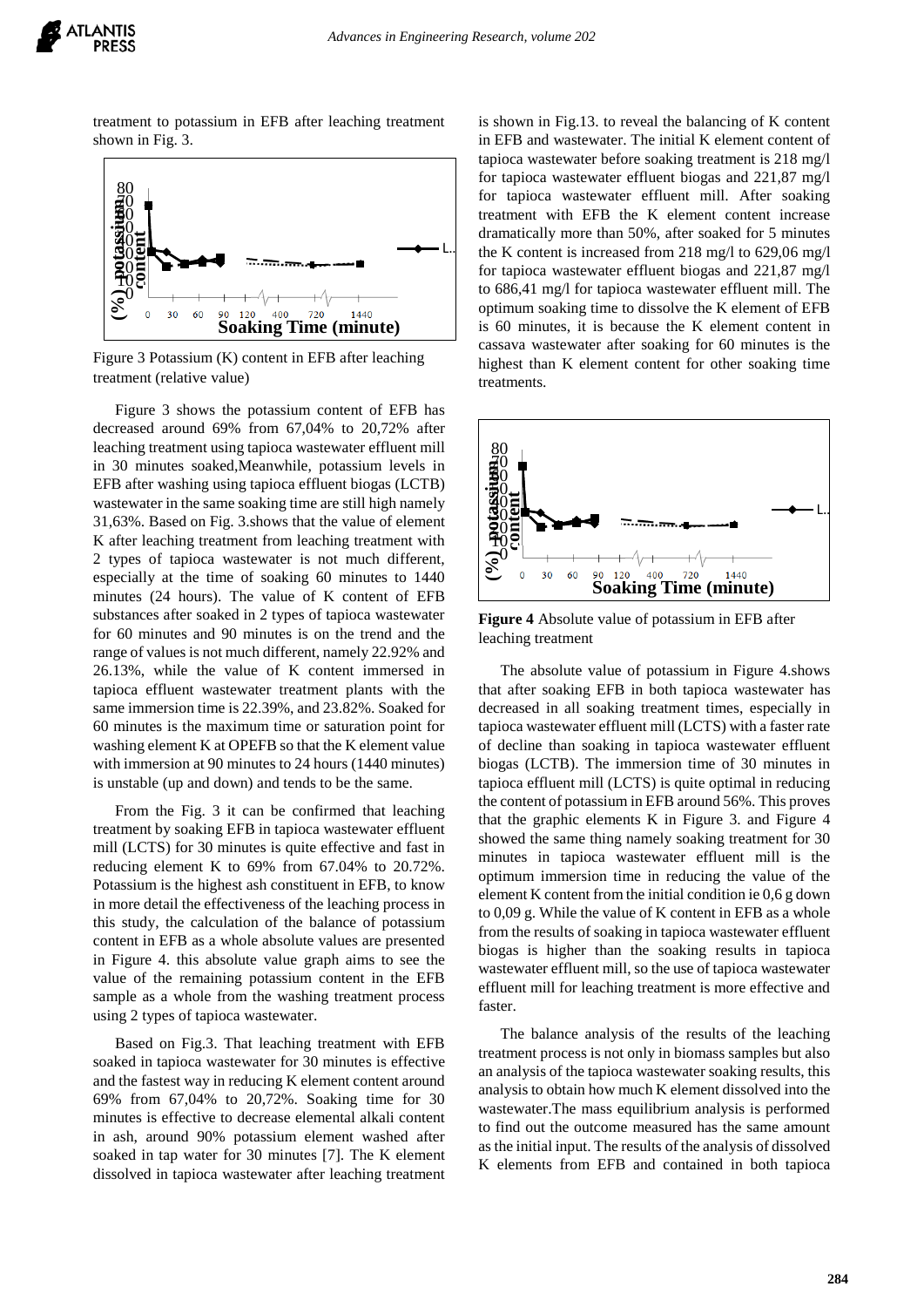

wastewater (effluent biogas and effluent mill) are presented in Figure 5.



**Figure 5** Dissolved K in wastewater as a function of soaking time

Before being given tapioca wastewater treatment already has the element K content of 218 mg/l in tapioca wastewater effluent biogas and 221, 87 mg/l in tapioca wastewater effluent mills, then rises dramatically after soaking treatment with EFB. After EFB soaked for 5 minutes the value of potassium content doubled from the initial value of 218 mg/l to 629.06 mg/l in tapioca effluent biogas and from 221,87 mg/l to 686,41 mg/l on tapioca effluent wastewater mill.Then the value of the element K content rises gradually until immersion for 60 minutes and decreases fluctuatively until 24 hours immersion. The highest dissolved K content value in both types of wastewater was in the soaking treatment for 60 minutes, namely 746,2 mg/l in tapioca wastewater effluent biogas and 838,27 mg/l tapioca wastewater effluent mill. This proves that the optimum washing activity (leaching) of element K is at the time of immersion 60 minutes so that immersion with a long time is not effective to dissolve element K from EFB into wastewater. Based on Figure 3, Figure 4. and Figure 5. From the results of the treatment in this study, it can be stated that the use of tapioca liquid waste is quite effective in reducing the K element in EFB.

Based on Fig. 5. The graphic trend in two types of wastewater is the same but the value of K element content in tapioca wastewater effluent mill higher than cassava wastewater effluent biogas. It is because acid content in tapioca wastewater effluent mill has chelate ability stronger than the effect of acidity [11]. The previous study [16]said that using dilute acid for the first step effectively reduce hemicellulose content around 90% and 32% lignin, furthermore in the second step NaOH (sodium hydroxide) was then applied, which extracted lignin effectively with a 70% delignification yield, partially disrupting the ordered fibrils of the EFB and thus enhancing the enzyme digestibility of the cellulose.On the other hand, potassium is very easily reactive with other elements forming a bond and dissolve into the water or acid solution, hence leaching treatment by tapioca wastewater is effective to remove it. The efficiency factors to decrease of K and Cl content in ash

treatment there are 3 main factors: a) ash concentration in slurry (ash: water ratio), b) solubility for each element in the slurry, c) the degree of solid-liquid separation of the slurry [5].

The result analysis of FTIR in tapioca extracted and ionic tapioca there are 3 groups, Hydoxile (-OH), carboxyl (-COOH) and Amida (-CONH2), thus make tapioca wastewater have positive and negative charged (amphoteric) biocoagulants[17]. But need other factors to improve the solubility efficiency of mineral content in EFB into the water especially Ca, Mg and Si elements, such as temperature treatments, shaking treatments, ratio (biomass:water), and addition more additive (acid or base solvent) to improve solubility of alkali and alkali elements. Furthermore, Based on Fig. 5. the content of K in tapioca wastewater after leaching treatment can be used as liquid organic fertilizer to improve nutrients in soils and plants[12]. Soils that are watered by tapioca wastewater increasing EC, accumulation of organic matter, and N- total element content and P availability higher than soils that are not watered by tapioca wastewater. The result of this this study, it is assumed that nothing is wasted into the environment from the leaching treatments because all samples both EFB and tapioca wastewater have good nutrition content and do not have a negative effect on the environment. So this research can be stated based on sustainable, zero waste and zero emissions

# **4. CONCLUSIONS AND RECOMMENDATION**

The leaching treatment with soaking EFB in cassava wastewater effluent mill (LCTS) for 30 minutes is effective and fast to reduce around 81% ash content, 69% K element, consist of 1.1.3% ash content and 20.72% K element content. However, the soaking treatments using two types of tapioca wastewater is not significant on pH values in both types of wastewater.

For further study to improve efficiency solubility of leaching treatment alkali and earth elements in EFB using cassava wastewater it needs several additional factors such as high-temperature usage, ratio treatment  $(w/v)$ , acid and base treatment (pH value of solvent), and soaking time treatment.

#### **ACKNOWLEDGMENT**

This research was supported financially by BadanPengelola Dana Perkebunan Kelapa Sawit (BPDPKS) with contract number : PRJ-85/DPKS/2018

#### **REFERENCES**

[1] Wijono A 2014 PLTU Biomasa Tandan Kosong Kelapa Sawit Studi Kelayakan dan Dampak